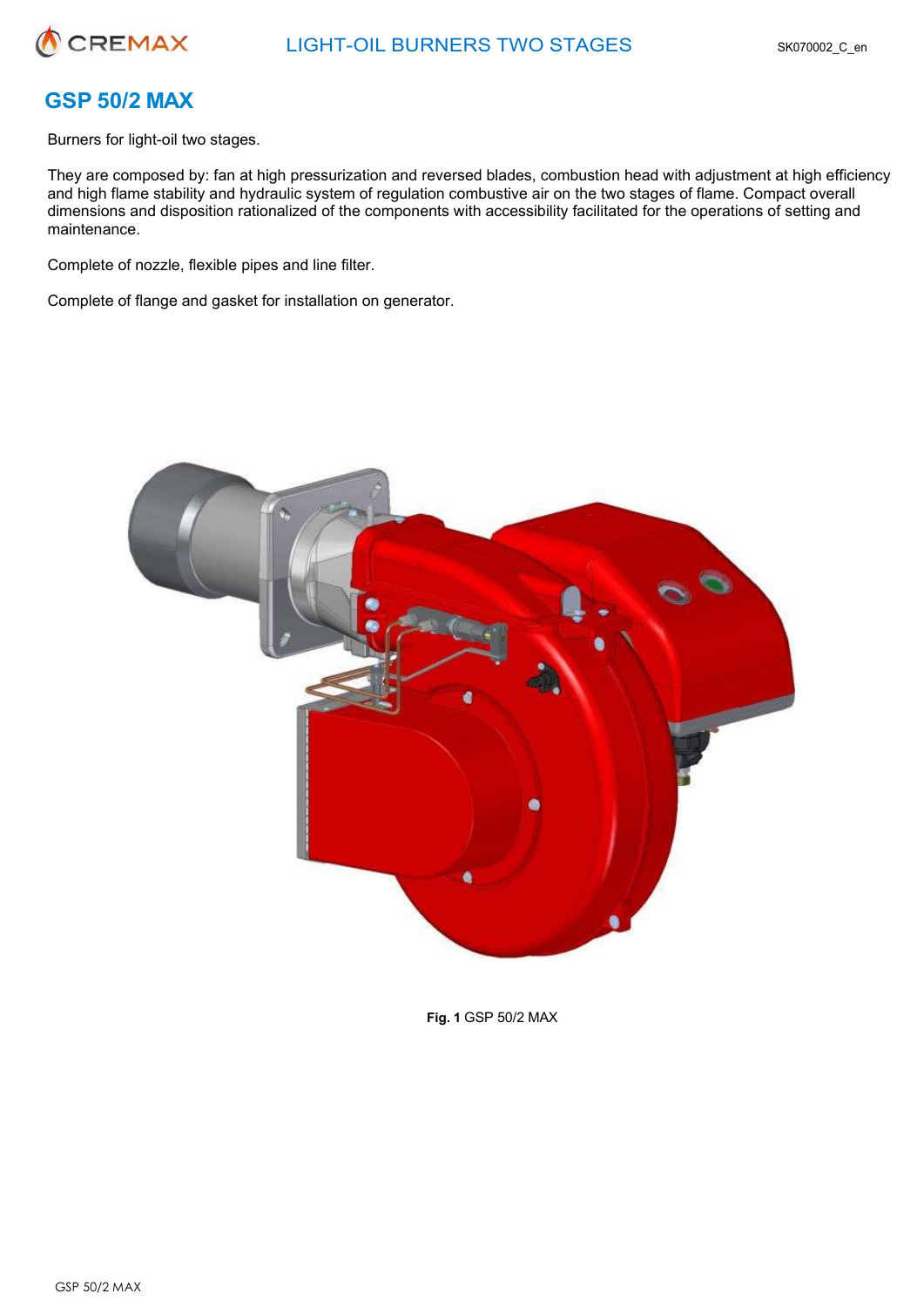

## **TECHNICAL DATA GSP 50/2 MAX**

| <b>MODEL</b>                                                                     |                                               | <b>GSP 50/2 MAX</b> |  |  |  |  |
|----------------------------------------------------------------------------------|-----------------------------------------------|---------------------|--|--|--|--|
| Flow min. 1°st. / min. 2°st. -<br>max. 2°st. *                                   | [kg/h]                                        | $9.9/20 - 53.1$     |  |  |  |  |
| Thermal Power min. 1°st. /min.<br>2°st. - máx. 2°st. *                           | [Meal/h]                                      | 100.1/204-541.8     |  |  |  |  |
| Thermal Power min. 1°st. /min.<br>2°st. - máx. 2°st. *                           | [kW]                                          | 117.4/237-630       |  |  |  |  |
| Fuel: LIGHT-OIL $1.5^{\circ}$ E a 20 $^{\circ}$ C = 6.2 cSt = 35 sec Redwood N°1 |                                               |                     |  |  |  |  |
| Intermitted working operation (min. 1 stop every 24 hours) 2 stages              |                                               |                     |  |  |  |  |
| <b>Environmental conditions operation /</b><br>storage:                          | -15 +40°C / -20 +70°C, humidity rel. max. 80% |                     |  |  |  |  |
| Max. temperature combustion air                                                  | [°C]                                          | 60                  |  |  |  |  |
| <b>Nominal electric power</b>                                                    | [kW]                                          | 1.1                 |  |  |  |  |
| <b>Fan Motor</b>                                                                 | [kW]                                          | 0.74                |  |  |  |  |
| <b>Nominal motor current absorption</b>                                          | [A]                                           | 1.8                 |  |  |  |  |
| <b>Nominal auxiliary absorption</b>                                              | 0.3<br>[A]                                    |                     |  |  |  |  |
| <b>Power supply:</b>                                                             | 3~400V, 1N~230V - 50Hz                        |                     |  |  |  |  |
| <b>Electric protection degree:</b>                                               |                                               | <b>IP 40</b>        |  |  |  |  |
| Noisiness ** min-max                                                             | [dBA]                                         | $71 - 73$           |  |  |  |  |
| <b>Burner weight ***</b>                                                         | [kg]                                          | 31                  |  |  |  |  |

\* Reference conditions: Environment temperature 20°C - Barometric pressure 1013 mbar - Altitude 0 meter (sea level).

\*\* Measured sonorous pressure in the combustion lab, with functional burner on beta boiler in a distance of 1 m (UNE EN ISO 3746). \*\*\* For burner GSP 50/2 MAX with long head add 1 kg to the weight.

## **OPERATING RANGE DIAGRAM GSP 50/2 MAX**



**Fig. 2** X = Thermal power Y = Pressure in combustion chamber

The firing rates has been obtained based on test boilers in accordance with EN267 standards and are indicative of matching the burner to the boiler. For the correct operation of the burner, combustion chamber dimensions must be in accordance with current regulation. In case of non-compliance, contact the manufacturer.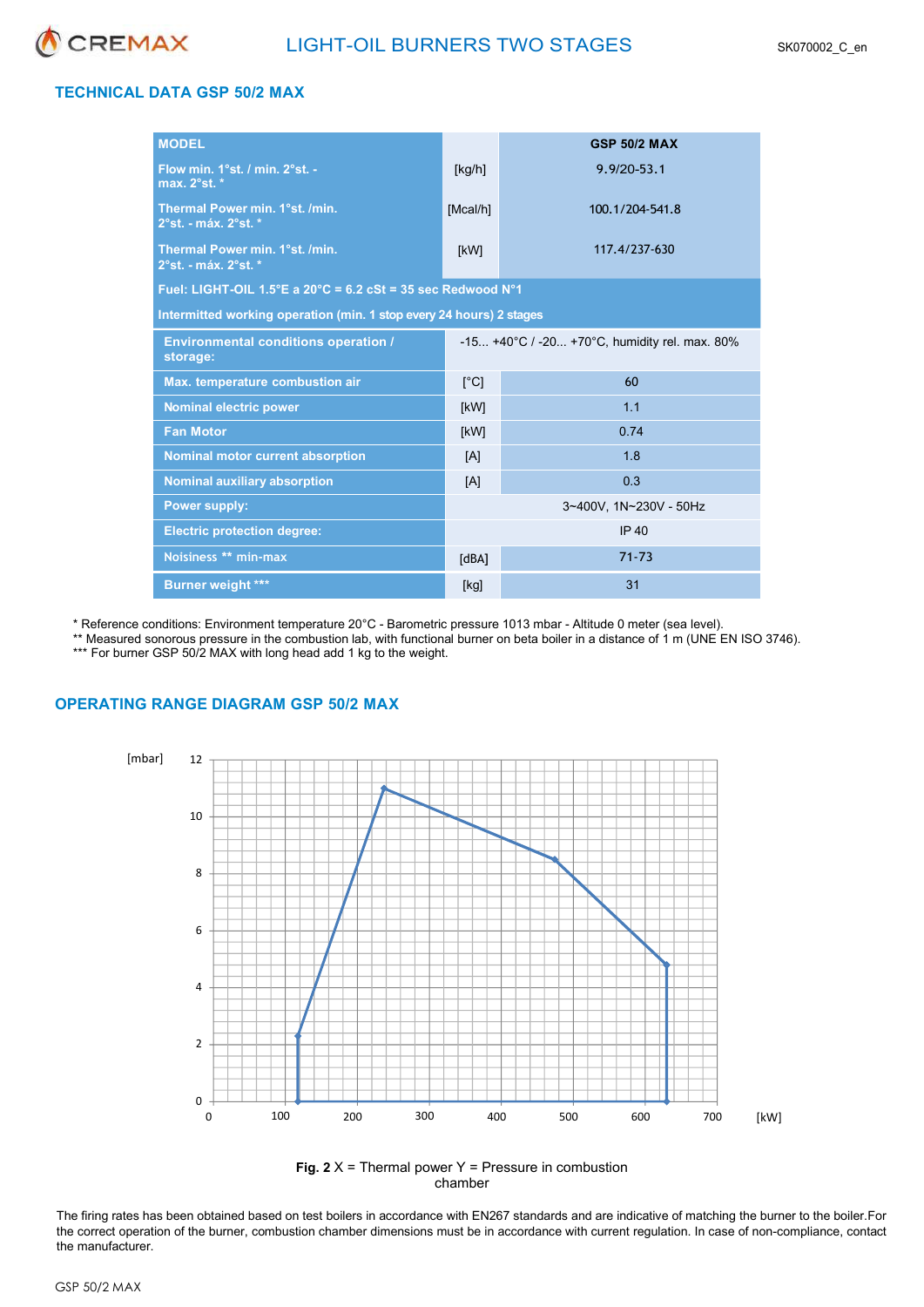

## **DIMENSIONS [MM]**





**Fig. 3** Dimensions GSP 50/2 MAX

| <b>MODEL</b>        | $\overline{ }$ |     |     | ு   |     |     |     |     |
|---------------------|----------------|-----|-----|-----|-----|-----|-----|-----|
| <b>GSP 50/2 MAX</b> | 187            | 314 | 150 | 558 | 417 | 100 | 207 | 200 |

## **BOILER PLATE**



\* Suggested dimension of connection between burner and generator.

 **Fig. 4** Boiler plate

| <b>MODEL</b>        |    | – min | . máx. | M               | N min | N*  | Nmáx. |
|---------------------|----|-------|--------|-----------------|-------|-----|-------|
| <b>GSP 50/2 MAX</b> | mm | 205   | 226    | M <sub>10</sub> | 160   | 160 | 180   |

## **FLAME TUBE LENGTH**

Flame tube length must be selected based on the specifications supplied by boiler manufacturer and, in any case, it must be greater than the thickness of the boiler door included its insulation.

In case of boilers with flame inversion or front flue combustion chambers, it is necessary to insulate the area between the flame tube and front door with refractory material. This protection material must not impede flame tube extraction.

| <b>I MODEL</b>      |    | тс  | <b>TL **</b> |
|---------------------|----|-----|--------------|
| <b>GSP 50/2 MAX</b> | mm | 250 | 335          |

For different flame tube lengths, please contact to our Technical-Sales department.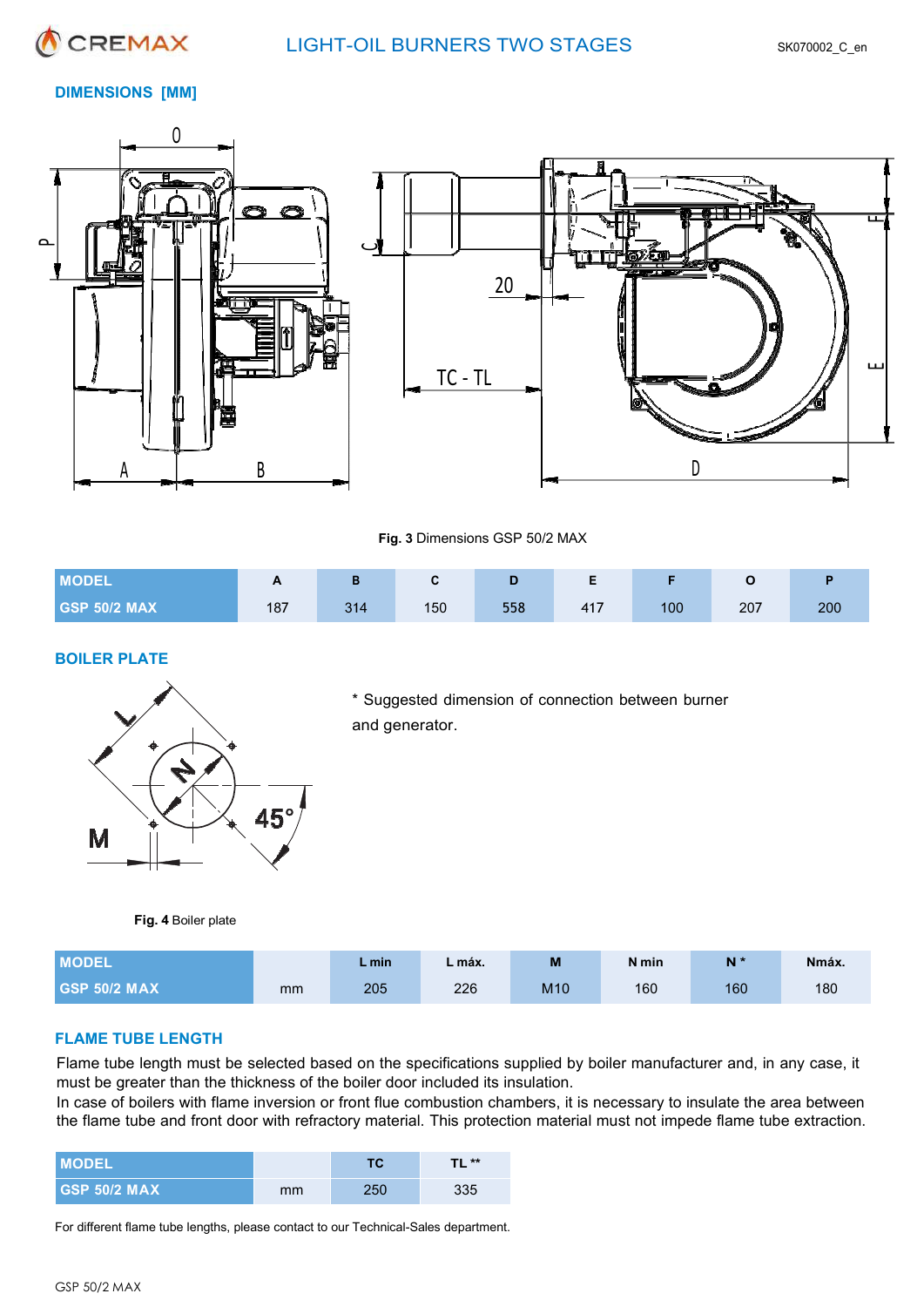

## **BURNER SIGNS DESCRIPTION**

In the picture below there are indicated all the burner signs:



**Fig. 5** Burner signs description

#### **LEGEND**

- 1) ON/OFF button
- 2) Reset from lockout button + status lamp
- The multicolour signal lamp in the lockout reset button (pos.2) is the key indicating element for visual diagnostics and interface diagnostics.
	- In normal operation, the different operating states are indicated in the form of colour codes; please refer to electrical device handbook supplied with the present instructions.
- After a non-alterable lockout, the red signal lamp in the lockout reset button (pos.2) lights up. By pressing the lockout reset button (pos.2) for more than 3 seconds, the visual diagnostics of the cause of fault can be activated; please refer to electrical device handbook supplied with the present instructions.

For close the diagnostics mode and for switch on the burner again, it is necessary to reset the burner control. Press the lockout reset button (pos.2) for about 1 second (<3 seconds).

After a non-alterable lockout, the red signal lamp in the lockout reset button (pos.2) lights up. For reset the control box press the lockout reset button (pos.2) for about 1 second (<3 seconds).